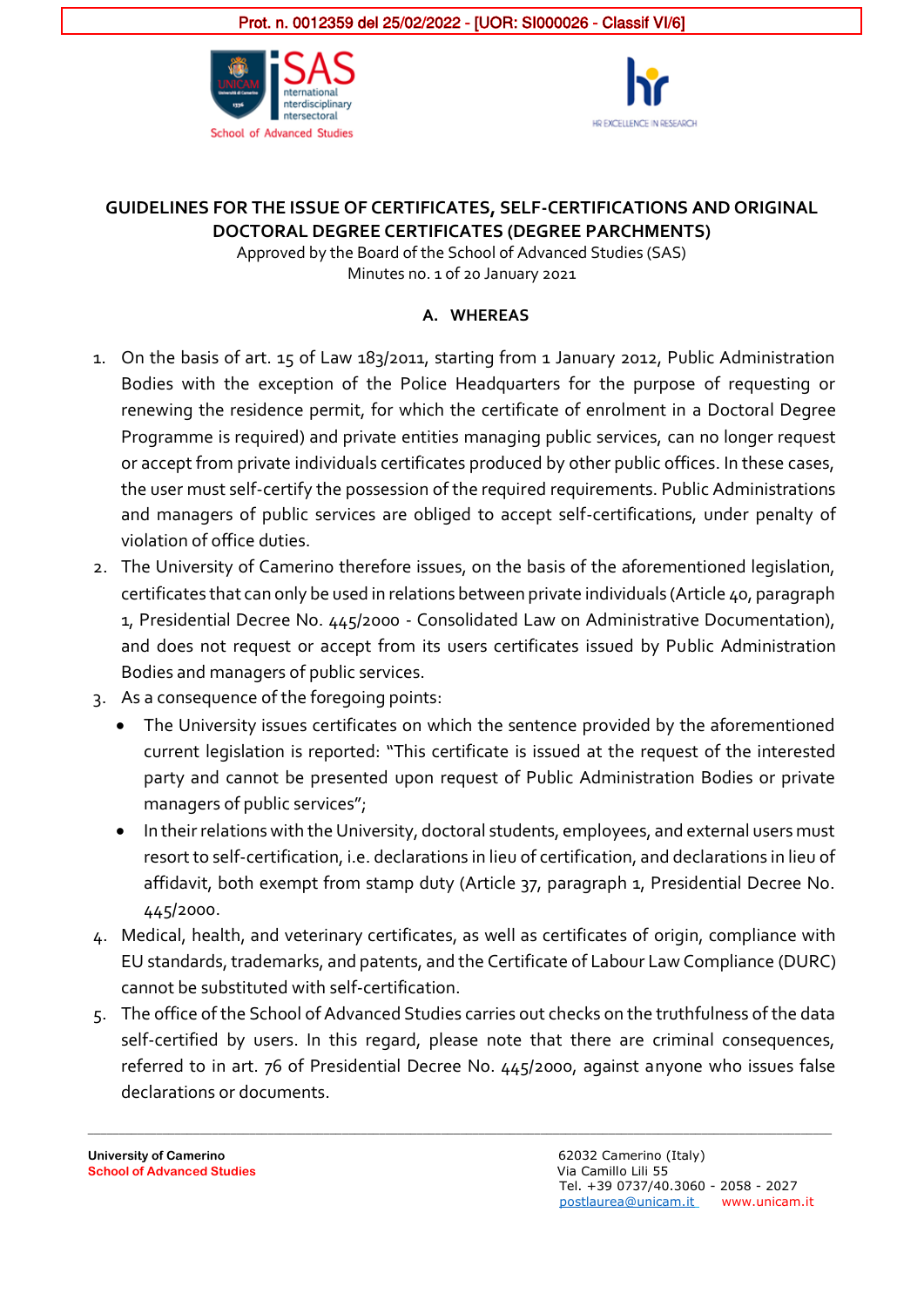



### **B. CERTIFICATES**

On the basis of the current legislation referred to in the Whereas clauses, each certificate issued by the University of Camerino to be presented abroad or to a private individual, must bear the following wording: "This certificate is issued at the request of the interested party and cannot be presented upon request of Public Administration Bodies or private managers of public services". The certificates:

- May can be used to certify one's position towards Italian private entities, foreign public and private entities, Italian Embassies and Consulates abroad;
- Must be used to certify one's position towards the Police Headquarters for the purpose of applying for or renewing the residence permit.

Certificates to be presented to the Prefecture for the legalisation of the PhD degree muse bear the deposited signature.

All certificates must be affixed with appropriate stamp duty, except for those produced in the following ways:

- Request for a visa at Italian diplomatic offices;
- Request for the issuance or renewal of the residence permit;
- Diploma Supplement;
- Certificates certifying the amounts paid to the University for the tax return or tax assessments..

Certificates can be requested by e-mail using the specific form available on the SAS website, at the School of Advanced Studies office [\(postlaurea@unicam.it\)](mailto:postlaurea@unicam.it)

Certificates can be issued:

- On stamp-free paper, according to the uses envisaged by law, to be presented to private subjects;
- With stamp duty, be presented to private subjects, or to be used abroad.

If the required certificate is to be issued with stamp duty, the related request must also be submitted accompanied by the appropriate stamp duty.

**\_\_\_\_\_\_\_\_\_\_\_\_\_\_\_\_\_\_\_\_\_\_\_\_\_\_\_\_\_\_\_\_\_\_\_\_\_\_\_\_\_\_\_\_\_\_\_\_\_\_\_\_\_\_\_\_\_\_\_\_\_\_\_\_\_\_\_\_\_\_\_\_\_\_\_\_\_\_\_\_\_\_\_\_\_\_\_\_\_\_\_\_\_\_\_\_\_\_\_\_\_\_\_\_\_\_\_\_\_\_\_\_\_\_\_\_\_\_\_\_**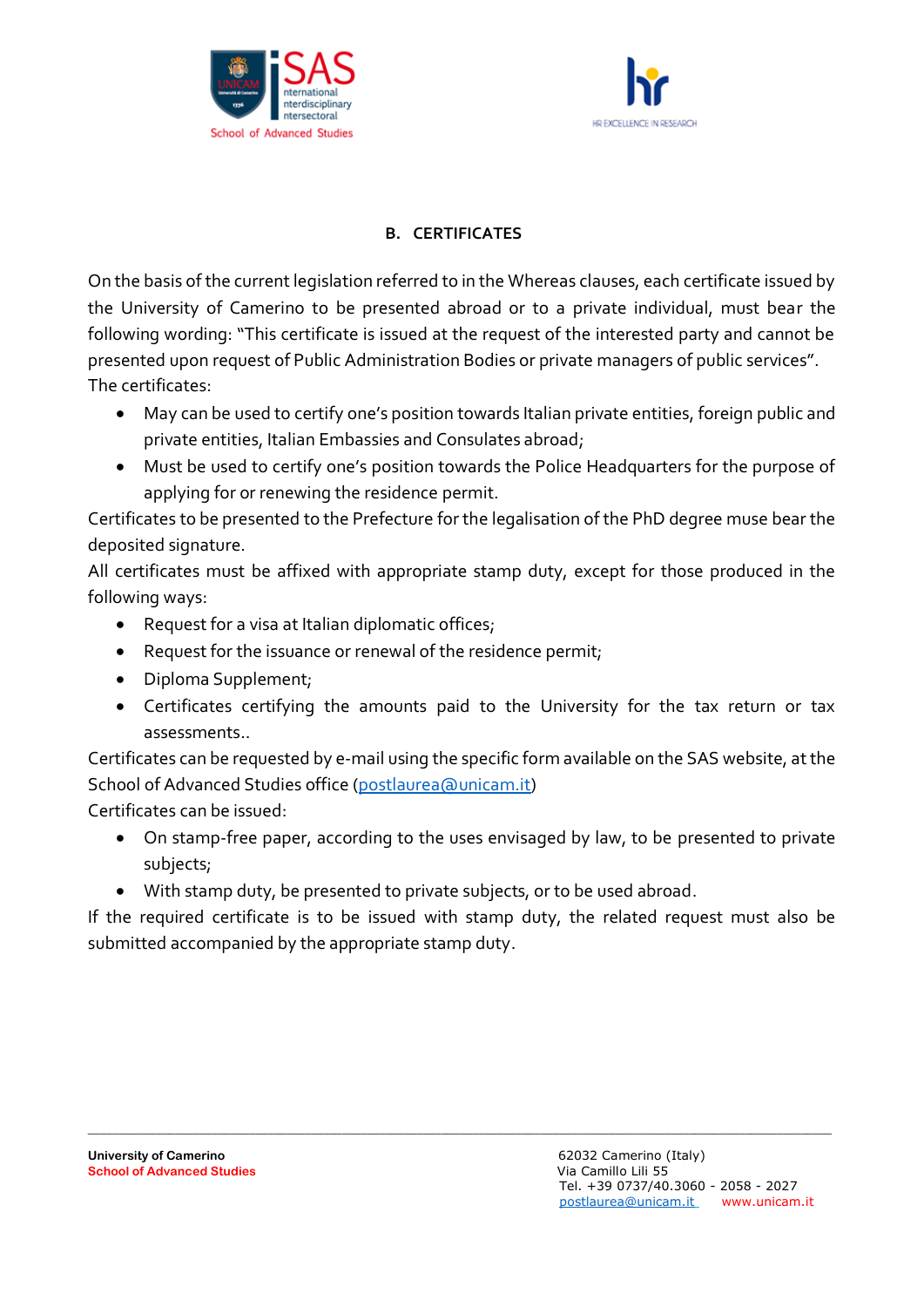



### **C. SELF-CERTIFICATIONS**

## **1. SELF-CERTIFICATIONS FOR OTHER PUBLIC ADMINISTRATION BODIES OR PRIVATE MANAGERS OF PUBLIC SERVICES**

Pursuant to art. 46 and 47 of Presidential Decree No. 445/2000, all those who are enrolled in a doctoral degree programme, or who have obtained the doctoral degree, can **self-certify their enrolment or possession of the degree**.

A facsimile of self-certification of enrolment is available online on the UNICAM website for those who are regularly enrolled, and a facsimile of self-certification of **completed doctoral degree programme** for those who have obtained the degree.

To access the facsimile, please follow the steps below:

- Log on to the online desk of the Student Administration Office (didattica.unicam.it);
- Log in with your login credentials (username and password) received at the time of registration;
- From the left side menu, select the item "Administration Office", and then "Certificates", and select the required form.

In case of loss of login credentials, or if the available password recovery procedure fails, it is necessary to request a password reset by contacting the Division for Programming, Evaluation and Quality Systems [\(usiqual@unicam.it\)](mailto:usiqual@unicam.it), attaching to the request a copy of a valid identity document. The forms available are the following:

- self-certification with years of enrolment;
- self-certification of enrolment with exams taken;
- self-certification of doctoral degree with exams taken;
- self-certification with proof of payment of fees for the calendar year..

If you need to self-certify additional information, you can use the generic self-certification form on the SAS website.

## **2. PRESENTING CERTIFICATES AND SELF-CERTIFICATIONS TO UNICAM**

In cases where it is necessary to declare status, personal qualities, and facts (information already held by other public offices) to the UNICAM Administration Office, the following types of declarations, available on the SAS website, must be used:

- Declaration in lieu of certification (pursuant to art. 46 of Presidential Decree No. 445/2000);
- Declaration in lieu of affidavit (pursuant to art. 47 of Presidential Decree No. 445/2000).

**\_\_\_\_\_\_\_\_\_\_\_\_\_\_\_\_\_\_\_\_\_\_\_\_\_\_\_\_\_\_\_\_\_\_\_\_\_\_\_\_\_\_\_\_\_\_\_\_\_\_\_\_\_\_\_\_\_\_\_\_\_\_\_\_\_\_\_\_\_\_\_\_\_\_\_\_\_\_\_\_\_\_\_\_\_\_\_\_\_\_\_\_\_\_\_\_\_\_\_\_\_\_\_\_\_\_\_\_\_\_\_\_\_\_\_\_\_\_\_\_** These declarations are exempt from stamp duty (pursuant to art. 37 of Presidential Decree No. 445/2000).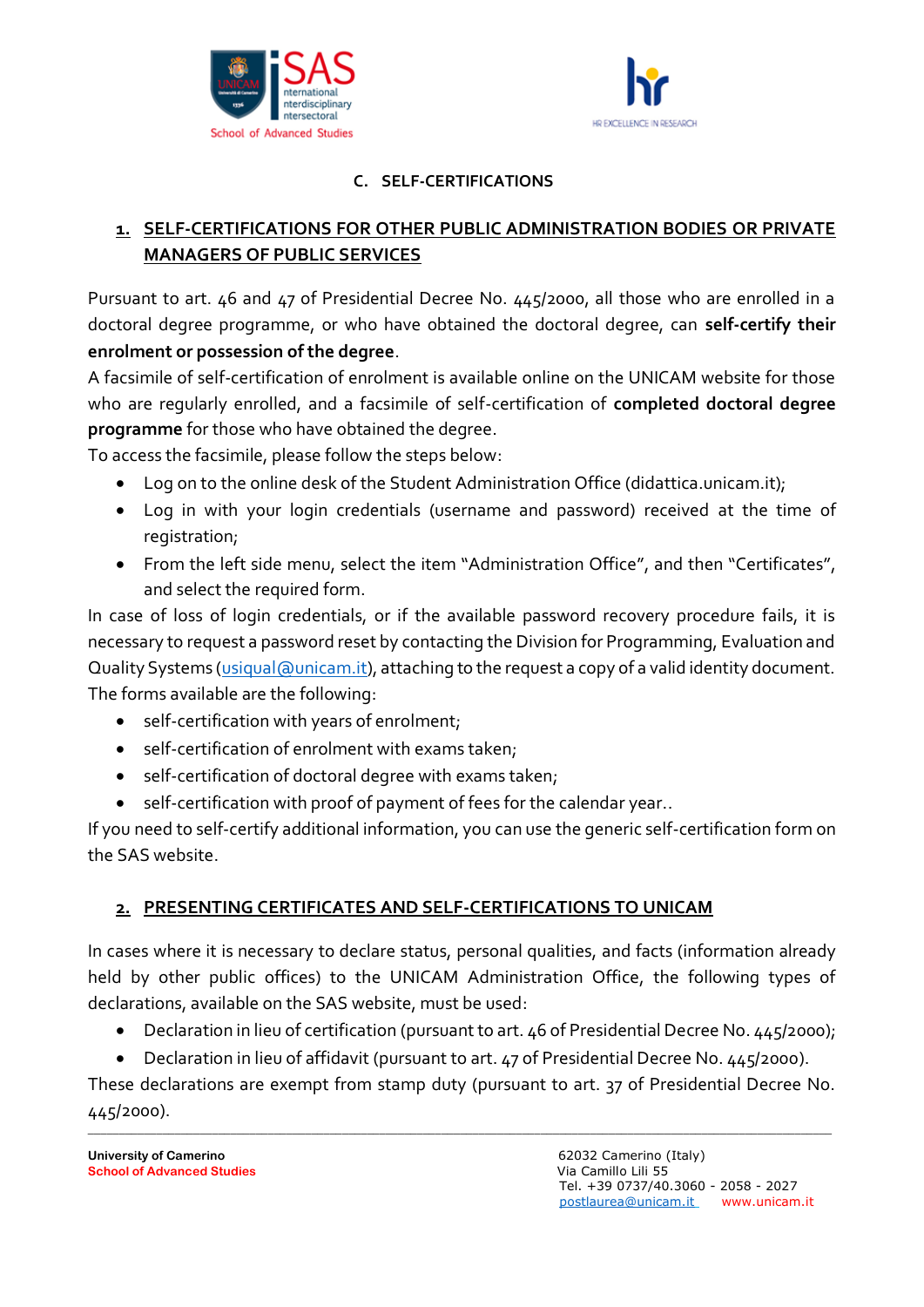



# **3. ORIGINAL DOCTORAL DEGREE CERTIFICATE (DEGREE PARCHMENT)**

PhD holders, who have obtained their degree before the end of the month of July 2020, and have paid the fees for the release of the parchment, can collect it at the office of the School of Advanced Studies, on the days and times of opening to the public.

The original Doctoral Degree parchment can be collected in the following ways:

- PERSONALLY by the person concerned, or by a third party, directly at the office of the School of Advanced Studies. The original parchment may be delivered to the person concerned or to third parties upon presentation of the following documents:
	- o Power of Attorney
	- o Valid identification document of the representative (Power of Attorney holder)
	- o Valid identification document of the grantor
	- o If applicable, a duty stamp in the appropriate amount (to be verified with the office of the School of Advanced Studies).
- SHIPPING BY REGISTERED MAIL WITH ACKNOWLEDGEMENT OF RECEIPT (only in Italy). The interested party may request that the original Doctoral Degree parchment be sent by mail, relieving the University of any responsibility for loss due to the postal service. The request must be delivered by hand or sent by mail to the following address "University of Camerino, School of Advanced Studies, via Madonna delle Carceri n. 9, 62032 Camerino (Macerata)",and must contain the following:
	- o Request for shipment of parchment (original degree certificate), using the appropriate form available on the SAS website;
	- o Copy of a valid identification document
	- o Payment trough the electronic payments system PagoPa of €11,00 "Shipment of Doctoral Degree Certificate", generated by the SAS Administration Office;
	- o If applicable, a duty stamp in the appropriate amount (to be verified with the office of the School of Advanced Studies).

**\_\_\_\_\_\_\_\_\_\_\_\_\_\_\_\_\_\_\_\_\_\_\_\_\_\_\_\_\_\_\_\_\_\_\_\_\_\_\_\_\_\_\_\_\_\_\_\_\_\_\_\_\_\_\_\_\_\_\_\_\_\_\_\_\_\_\_\_\_\_\_\_\_\_\_\_\_\_\_\_\_\_\_\_\_\_\_\_\_\_\_\_\_\_\_\_\_\_\_\_\_\_\_\_\_\_\_\_\_\_\_\_\_\_\_\_\_\_\_\_**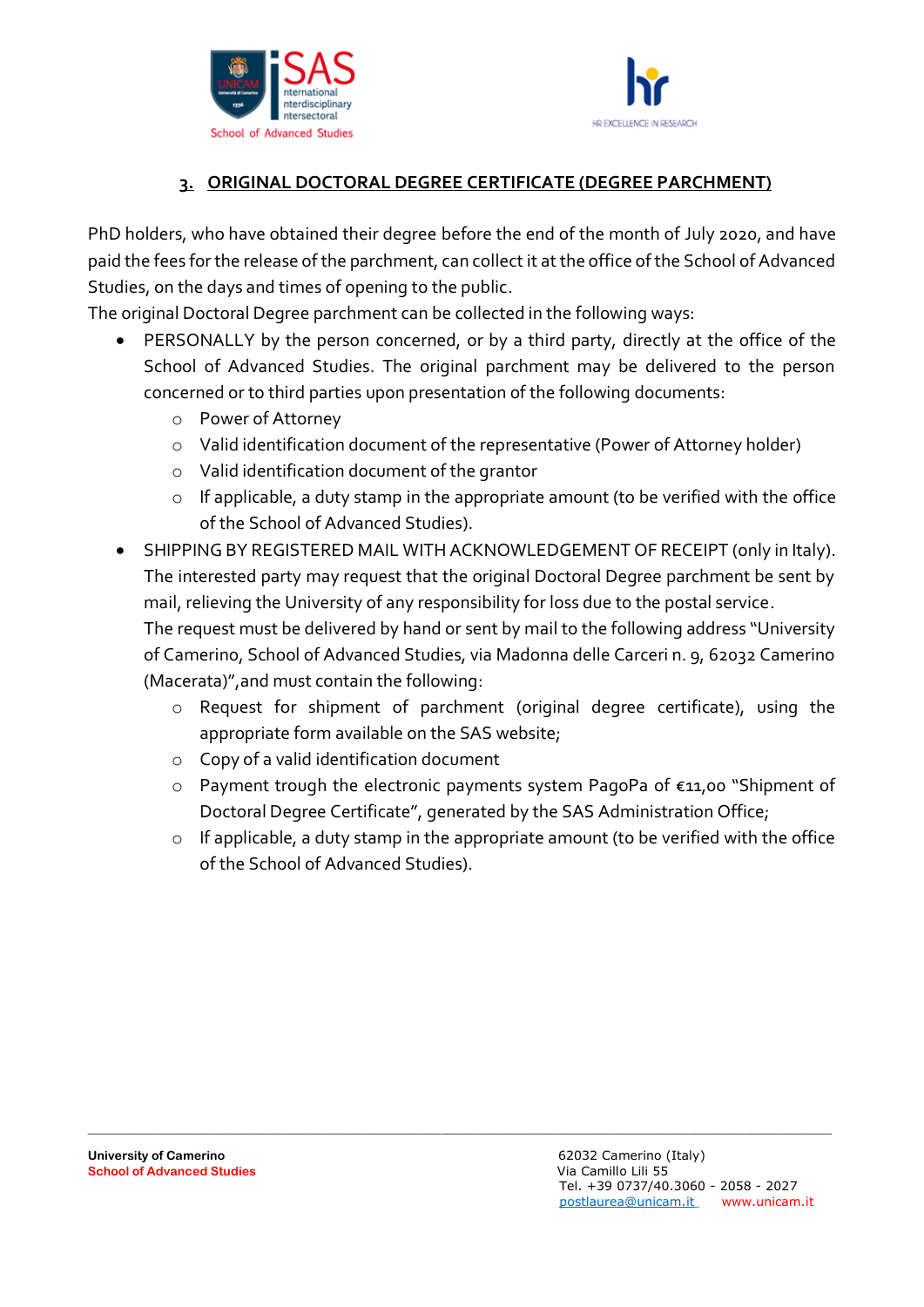| STAMP |
|-------|
| DUTY  |



University of Camerino School of Advanced Studies

### CERTIFICATIONS

| The    | Undersigned                                       |     | (Last | Name)                                                                                                          |                                                                                                                                                                                         | <u> 1989 - Johann Barbara, martin da basar da basar da basar da basar da basar da basar da basar da basar da basa</u> |        | (Name)             |
|--------|---------------------------------------------------|-----|-------|----------------------------------------------------------------------------------------------------------------|-----------------------------------------------------------------------------------------------------------------------------------------------------------------------------------------|-----------------------------------------------------------------------------------------------------------------------|--------|--------------------|
|        |                                                   |     |       |                                                                                                                |                                                                                                                                                                                         |                                                                                                                       |        |                    |
|        |                                                   |     |       |                                                                                                                | __________________(____)on ______________,residing in _________________________(____)ZIP                                                                                                |                                                                                                                       |        |                    |
|        |                                                   |     |       |                                                                                                                |                                                                                                                                                                                         |                                                                                                                       |        | Street no.         |
| Mobile | phone                                             | no. |       |                                                                                                                |                                                                                                                                                                                         |                                                                                                                       | Degree | Programme          |
|        |                                                   |     |       |                                                                                                                |                                                                                                                                                                                         |                                                                                                                       |        |                    |
|        |                                                   |     |       |                                                                                                                | A) PhD Programme Student enrolled in the academic year the same study of study<br>No. of copies – type of certificate (specify whether with stamp duty or on plain paper <sup>1</sup> ) |                                                                                                                       |        |                    |
|        |                                                   |     |       |                                                                                                                |                                                                                                                                                                                         | <b>STAMP DUTY</b>                                                                                                     |        | <b>PLAIN PAPER</b> |
|        | Enrolment                                         |     |       |                                                                                                                |                                                                                                                                                                                         |                                                                                                                       |        |                    |
|        | Enrolment with exams taken                        |     |       |                                                                                                                |                                                                                                                                                                                         |                                                                                                                       |        |                    |
|        | Enrolment with exams taken and study plan         |     |       |                                                                                                                |                                                                                                                                                                                         |                                                                                                                       |        |                    |
|        | Enrolment with career history and exams taken     |     |       |                                                                                                                |                                                                                                                                                                                         |                                                                                                                       |        |                    |
|        | Enrolment for issue / renewal of residence permit |     |       |                                                                                                                |                                                                                                                                                                                         |                                                                                                                       |        |                    |
|        | Enrolment with certificate of scholarship         |     |       |                                                                                                                |                                                                                                                                                                                         |                                                                                                                       |        |                    |
|        | Copy of study plan <sup>2</sup>                   |     |       |                                                                                                                |                                                                                                                                                                                         |                                                                                                                       |        |                    |
|        |                                                   |     |       | Enrolment exams taken and renunciation of studies                                                              |                                                                                                                                                                                         |                                                                                                                       |        |                    |
|        |                                                   |     |       | Other than the contract of the contract of the contract of the contract of the contract of the contract of the |                                                                                                                                                                                         |                                                                                                                       |        |                    |
|        |                                                   |     |       |                                                                                                                |                                                                                                                                                                                         |                                                                                                                       |        |                    |

B) **HOLDER OF DOCTORAL DEGREE** awarded by this University on \_\_\_\_\_\_\_\_\_\_\_\_\_\_\_\_\_\_\_\_ No. of copies – type of certificate (specify whether with stamp duty or on plain paper<sup>1</sup>)

|                                                                     | <b>STAMP</b><br><b>DUTY</b> | <b>PLAIN PAPER</b> |
|---------------------------------------------------------------------|-----------------------------|--------------------|
| Doctoral Degree                                                     |                             |                    |
| Doctoral Degree with dissertation title                             |                             |                    |
| Doctoral Degree with certified copy of the<br>Commission's judgment |                             |                    |
| Doctoral Degree with exams taken                                    |                             |                    |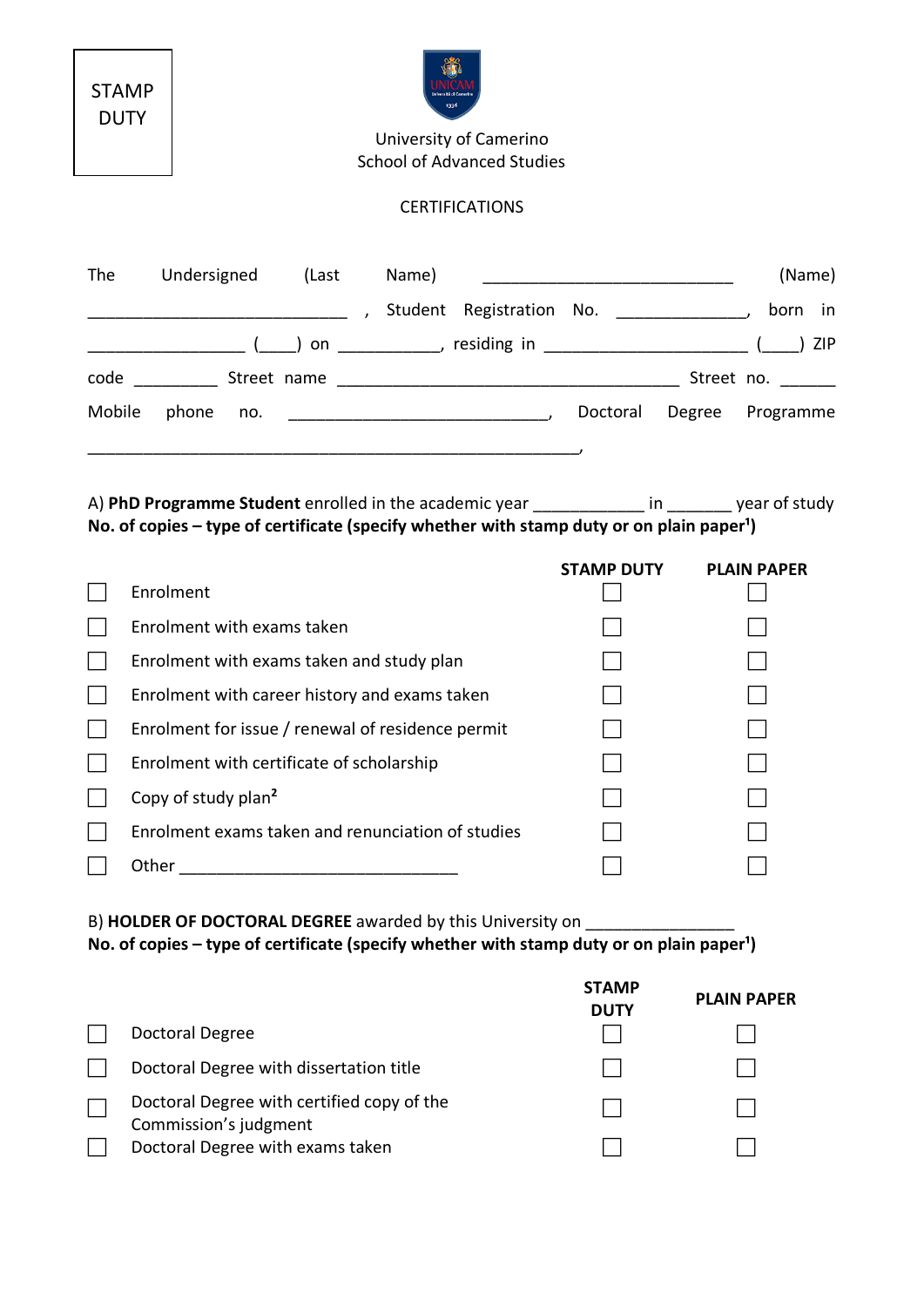| Doctoral Degree with career history                 |                             |                    |  |  |  |
|-----------------------------------------------------|-----------------------------|--------------------|--|--|--|
| Doctoral Degree with career history and exams taken |                             |                    |  |  |  |
|                                                     | <b>STAMP</b><br><b>DUTY</b> | <b>PLAIN PAPER</b> |  |  |  |
| Diploma Supplement                                  |                             |                    |  |  |  |
| Other                                               |                             |                    |  |  |  |
|                                                     |                             |                    |  |  |  |
|                                                     |                             |                    |  |  |  |
| *******************************                     |                             |                    |  |  |  |

- **1 In the case of a request for a certificate on plain paper, precisely indicate its use, and the provision that provides for its exemption (see attached table).**
- **2 Stamp duty is not payable in the case of the release of a document without the declaration certifying its conformity with the original.**

Date, \_\_\_\_\_\_\_\_\_\_\_\_\_\_\_\_\_\_\_\_\_\_\_

### **ATTENTION**

Pursuant to Article 40 of Presidential Decree No. 445/2000, as amended by art. 15 of Law of 12 November 2011 No. 183 (Stability Law), starting from 01 January 2012, the certifications issued by public administration offices, relating to status, personal qualities, and facts shall be valid and usable only in relationships between private subjects, and must bear, under penalty of nullity, the following wording: "This certificate is issued at the request of the interested party and cannot be presented upon request of Public Administration Bodies or private managers of public services".

Therefore, in relations with public administration bodies and managers of public services, certificates and affidavits shall always be replaced by Declarations in lieu of certifications (art. 46 of Presidential Decree No. 445/2000), and Declarations in lieu of affidavit (art. 47 of Presidential Decree No. 445/2000).

Pursuant to art. 30a of Law of 11 September 2020 No. 120, which amended art. 71, paragraph 4 of Presidential Decree No. 445/2000, it is mandatory, even for private subjects, to accept the declarations in lieu of certifications and in lieu of affidavits.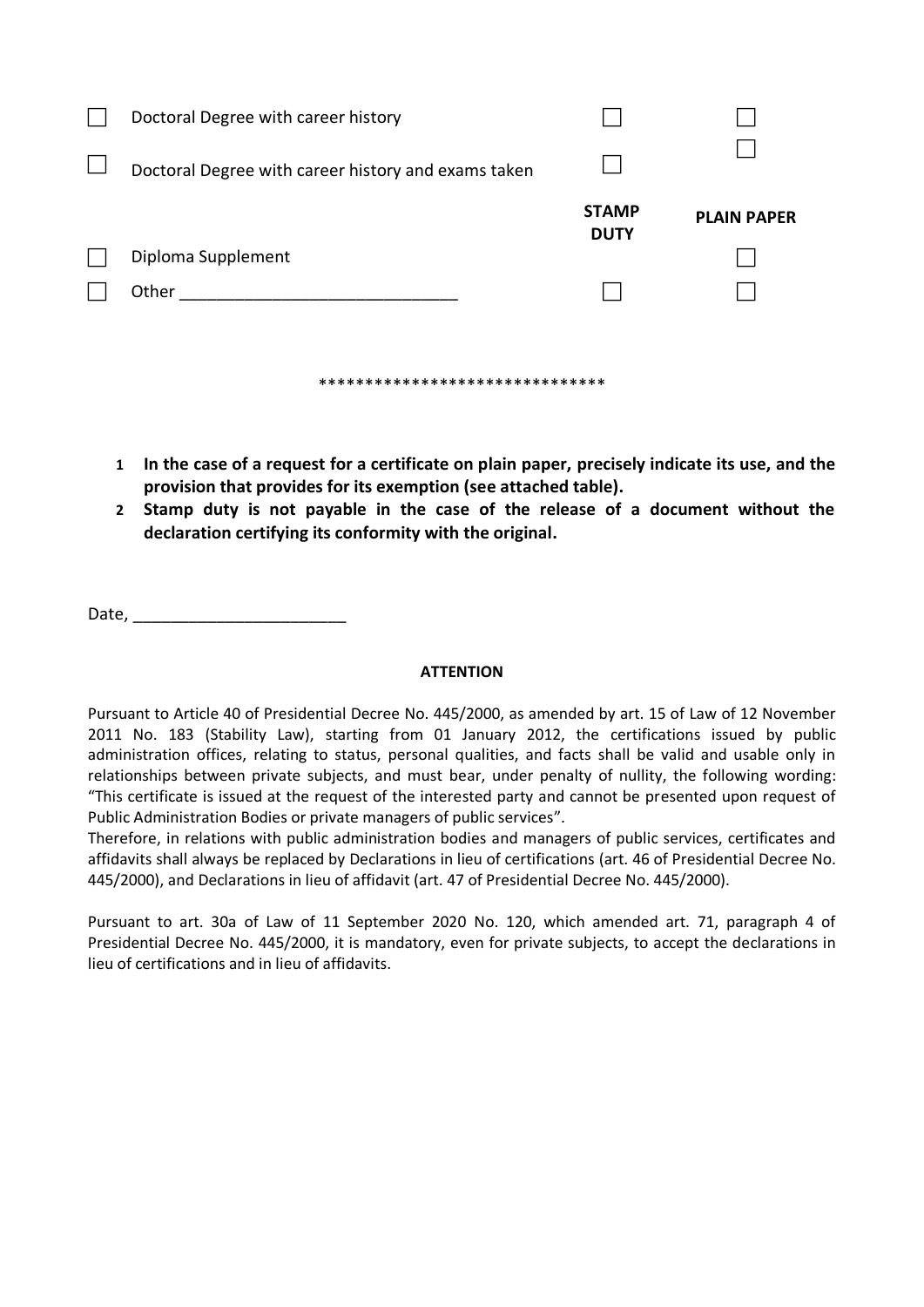#### **List of the main documents exempt from stamp duty**

#### (Presidential Decree of 26 October 1972 No. 642, as amended)

- □ Travel passes (art. 24 Table B)
- □ Access Application to exercise a right (Article 25 of Law No. 241 of 7 August 1990, and Article 3 of Presidential Decree No. 352 of 27 June 1992)
- □ Tax assessment and collection (Article 5 Table B)
- □ International agreements (art.41 of Presidential Decree of 29 September 1973, No. 601)
- □ Office acquisition of deeds and documents (art. 16 Table B)
- □ Land purchase (art. 21-a Table B)
- □ Adoption (art. 13 Table B, and art. 82 of Law of 4 May 1983 No. 184)
- □ Custody of minors (art. 13 Table B, and art. 82 of Law 4 May 1983 No. 184)
- □ Agriculture Compensation for damage due to disasters, EEC contributions - (art.21-a Table B)
- □ A.I.M.A. (Italian Association of Alzheimer's Disease) Contributions - (Article 21-a Table B)
- □ Admission to charitable institutions (art. 8 Table B)
- □ Rounding of small agricultural property (art.21-a Table B)
- □ Nurseries Admission for attendance (art. 11 Table B)
- □ Family allowances (art. 9 Table B)
- □ War allowance (art. 126 Presidential Decree of 23 December 1978, No. 915)
- □ Mandatory social insurance (art. 9 Table B)
- □ National health assistance (art. 9 Table B)
- □ Recruitment (art. 19 Law of 18 February 1999 No. 28)
- □ A.U.S.L. (Local Healthcare Authority) (art. 9 Table B)
- □ Authentication of copies Public competitions and recruitments - (art. 19 Law of 18 February 1999 No. 28)
- □ Authorizations for tutelary judge (art. 13 Table B)
- □ Atmospheric adversities (art. 21-a Table B)
- □ Criminal action Exercise (art. 3 Table B)
- □ Banks Receipts, and credit or debit documents (art. 33 Law of 3 December 2000, No. 388)
- □ Charity (art. 8 Table B)
- □ Travel tickets (art. 24 Table B)
- □ Scholarships (art. 11 Table B)
- □ Book vouchers (art. 11 Table B)
- □ Severance (art. 9 Table B)
- □ Natural disasters (art. 21-a Table B)
- □ Change of ridiculous, shameful or origin-revealing names and surnames - Questions and documents - (art. 93 of Presidential Decree of 3 November 2000 No. 396)
- □ Identity card (art. 18 Table B)
- □ Residence card Deeds and EU certificates (art. 5 No. 7 of Presidential Decree of 18 January 2002 No. 54)
- □ Medical records Compliant copies- (art. 7 of Law of 29 December 1990 No. 405)
- □ Criminal records Application to obtain the certificate (art. 14 Table B)
- □ Birth certificate with photograph For expatriation (art. 18 Table B)
- □ Certificates of marital status (art. 7 of Law 29 December 1990 No. 405)
- □ Tax code Attribution, correction or modification (art. 5 Table B)
- □ Notification of death (art. 17 Table B)
- □ Notification of birth (art. 17 Table B)
- □ Notification of the finding of abandoned children (art. 17 Table B)
- □ Competitions (art. 1 of Law of 23 August 1988 No. 370)
- □ Labour and employment contracts (art. 25 Table B)
- □ Life and social security contributions (art. 9 Table B)
- □ Agricultural contributions (art. 16 of Law of 9 May 1975, No. 153)
- □ Disputes relating to social security and mandatory assistance (art. 12 Table B)
- □ Marriage agreements Documents to be presented to the notary - (art. 7 of Law of 29 December 1990 No. 405)
- □ Building cooperatives (Law of 29 October 1993 No. 427)
- □ Certified copies of documents Public competitions and recruitment - (art. 19 of Law of 18 February 1999 No. 28)
- □ Cremations Declaration of will (art. 79 of Presidential Decree of 10 September 1990 No. 405)
- □ War damage Payment of indemnities (art. 12 of Law 22 October 1981 No. 593)
- □ Public debt Transactions (art. 7 Table B)
- □ Notification of the start of activities (Finance Resolution No. 109/E of 5 July 2001)
- □ Report of loss (art. 7 of Law 29 of December 1990 No. 405)
- □ Notification of succession (art. 5 Table B)
- □ Declarations in lieu of certifications (art. 37 of Presidential Decree of 28 December 2000 No. 445)
- □ Right of access Application and release of a report copy (art. 25 of Law of 7 August 1990 No. 2441, and art. 3 Presidential Decree of 27 June 1992 No. 352)
- □ Unemployment (art. 9 Table B)
- □ Military service dispensation (art. 2 Table B)
- □ Divorce (art. 19 of Law of 6 March 1987 No. 74)
- □ Recruitment and competition documents (art. 19 of Law of 18 February 1999 No. 28)
- □ Identity card equivalent documents (art. 18 Table B)
- □ Required expatriation documents and certificates Business reasons in EU countries (art. 13 of Presidential Decree of 18 January 2002 No. 54)
- □ Copies or extracts of documents State interest (art. 4 Table B)
- □ Customs Necessary documentation (art. 15 Table B)
- □ Duplicates of deeds and documents Issued for loss (art. 7 Law 29 December 1990 No. 405
- □ Electoral Exercise of rights and protection (art. 1 Table B)
- □ Fair fee Acts relating to disputes (art. 12 Table B)
- □ Exemption from military service (art. 2 Table B)
- □ Exemption from school fees (art. 2 Table B)
- □ Expatriation for work purposes (art. 18 Table B)
- □ Sureties and subsidiary guarantees (art. 16 of Law of 9 May 1975 No. 153)
- □ Tax (art. 5 Table B)
- □ Rustic funds Lease agreements (art. 25 Table B)
- □ Certified photo For issuing documents (art. 34 of Presidential Decree of 28 December 2000 No. 445)
- □ Labour judge (art. 10 of Law of 11 August 1973 No. 533)
- □ Civic judges (art. 2 Table B)
- □ Criminal justice (art. 3 Table B)
- □ Free legal aid (art. 3 Table B)
- □ Public hygiene and prophylaxis Investigations (art. 10 Table B)
- □ Real estate Deeds relating to expropriation for public utility (art. 22 Table B)
- □ Taxes and duties (art. 9 Table B)
- □ INAIL (National Institute for Insurance against Accidents at Work) - Indemnity and annuities (Presidential Decree of 30 June 1965 No. 1124)
- □ Increase in beef and sheep production (art. 21-a Table B, and art. 16 of Law of 9 May 1975 No. 153)
- □ Severance pay (art. 9 Table B)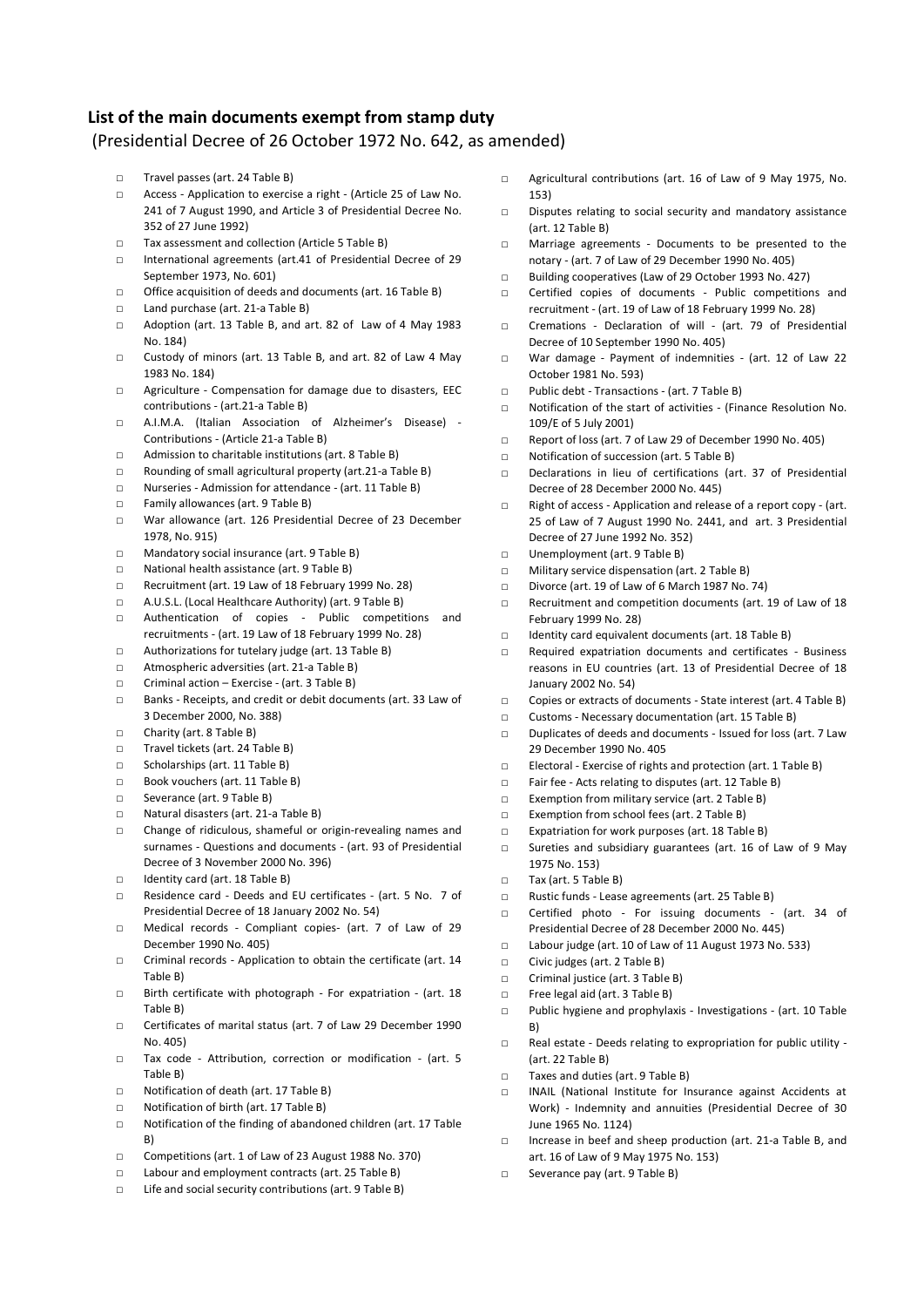- $\nabla$  Indemnity for cessation of agricultural activity (art. 21-a Table B)
- □ Severance indemnity Anticipation ( art. 9 Table B)
- □ Indemnity for war damage (art. 12 of Law of 22 October 1981 No. 593)
- □ Poverty (art. 8 Table B)
- □ Accidents and INPS (Italian Public Retirement System) (art. 9 Table B)
- □ Religious education Exemption (art. 11 Table B)
- □ Teachers Documents attached to the transfer request (art. 1 Law of 23 August 1988 No. 370)
- □ Integration in agriculture (art. 21-a Table B)
- □ Interdictions Protection deeds (art. 13 Table B)
- □ State interest (art. 4 Table B)
- □ The disabled Payment for limited motor skills (art. 33 of Law of 23 December 2000 No. 388)
- □ Irpef (Personal Income Tax) Deductions (art. 5 Table B)
- □ Applications Request for documents exempt from stamp duty– (art. 14 Table B)
- □ Applications for participation in competitions (art. 1 of Law of 23 August 1988 No. 370)
- □ Charitable institutions Application for admission and documents – (art. 89 Table B)
- □ Establishment of new Municipalities Residence update (art. 16 of Law of 24 December 1993 No. 537)
- □ Labour Disputes (art. 12 Table B)
- □ Military service (art. 2 Table B)
- □ International family account (art. 6 of Ministerial Decree of 18 October 1978)
- □ Postal savings account (art. 7 Table B)
- □ Liquidation and payment of direct and survivors0 pensions, INPS (art. 9 Table B)
- □ Payment of war pensions (art. 126 of Presidential Decree of 23 December 1978 No. 915)
- □ Placement lists Registration (art. 9 Table B)
- □ Real estate leasing Acts relating to disputes relating to rents of less than ITL 600,000 - (art. 57 of Law of 27 July 1978 No. 392)
- □ Marriage Certificate of completed publications (art. 7 of Law of 29 December 1990 No. 405)
- □ Arranged marriage (articles 4 and 16 Table B)
- □ Marriage by proxy (art. 17 Table B)
- □ School canteen (art. 11 Table B)
- □ Ministers of worship Issue of passports and related documentation - ( art. 18 Table B)
- □ Minors Protection deeds (art. 13 Table B)
- □ Presumed death (art. 4 Table B)
- □ Subsidised loans EEC Agriculture– (art. 16 of Law of 9 May 1975 No. 153)
- □ ONLUS (Non-profit organisations) Applications, documents and copies - (art. 17 of Legislative Decree of 4 December 1997 No. 460)
- □ VAT number Attribution and modification (art. 5 Table B)
- □ Ordinary passports (art. 18 Table B)
- □ Pensions Direct and survivors' (art. 9 Table B)
- □ War pensions (art. 126 of Presidential Decree of 23 December 1978 No. 915)
- □ Burial permit (art. 16 Table 16, Table B)
- □ Post office Receipts, receipts and documents (art. 33 of Law of 23 December 2000 No. 388)
- □ Premiums in agriculture (art. 21.a Table B)
- □ Grants (art. 11 Table B)
- □ Agricultural operating loans (art. 21.a Table B)
- □ INPDAP (National Insurance Institute for Public Administration Employees) loans (art. 9 Table B)
- □ Judicial proceedings Acts and measures (Law of 10 May 2002 No. 91)
- □ Criminal proceedings Petitions and complaints of the party (art. 3 Table B)
- □ Emergency response in agriculture (art. 5 Table B)
- □ Public safety measures (art. 3 Table B)
- □ Disciplinary measures (art. 3 Table B)
- □ Criminal measures (art. 3 Table B)
- □ Public safety (art. 3 Table B)
- □ Advertising (art. 5 Table B)
- □ Public employment Disputes (art. 12 Table B)
- □ Puerperium (art. 29 of Law of 30 December 1971 No. 1204)
- □ Professional qualification of agricultural workers (art. 21-a Table B)
- □ Additional family quotas (art. 9 Table B)
- □ Referendum (art. 1 Table B)
- □ Residence Update on documents following change of toponymy or street number - (art. 16 of Law of 24 February 1993 No. 537)
- □ Amendments to marital status documents (Law of 10 May 2002 No. 91)
- □ Rehabilitation (art. 3 Table B)
- □ Catholic marriage publications request (art. 17 Table B)
- □ Official requests (art. 16 Table B, and art. 18 of Law of 7 August 1990 No. 241)
- □ Reunification of services (art. 9 Table B)
- □ Recognition of natural children poor people (art. 13 Table B)
- □ Recognition of pre-title services (art. 9 Table B)
- □ Reconstruction of marital status documents (art. 4 Table B )
- □ Refunds Payment of taxes (art. 5 Table B)
- □ Compensation for agricultural damage (art. 21-a Table B)
- □ Nursery school Admission and attendance (art. 11 Table B)
- □ Mandatory school Admission and attendance (art. 11 Table B)
- □ Secondary school Admission and attendance (art. 7 of Law of 29 December 1990 No. 405)
- □ Legal separation (Constitutional Court judgment of 29 April 1999, No. 154)
- □ Military service Acts in the interest of the State (art. 20 of Law of 24 December 1976 No. 898)
- □ Tax relief (art. 5 Table B)
- $\nabla$  Loss of deeds and documents Issue of duplicates (art. 7 of Law of 29 December 1990 No. 405)
- □ Emergency aid subsidies in agriculture (art. 21-a Table B)
- □ Sports Personal certificates (art. 33 par. 4 of Law of 23 December 2000 No. 388)
- □ Marital status Certificates and extracts (art. 7 of Law of 29 December 1990 No. 405)
- □ Foreigners Appeal for denial of reunification (art. 28 of Law of 6 March 1998 No. 40)
- □ Succession (art. 5 Table B)
- □ Aid subsidies (art. 8 Table B)
- □ Taxes (art. 5 Table B)
- □ School fees Exemption (art. 11 Table B)
- □ Healthcare ticket (art. 9 Table B)
- □ Transfer of teaching staff Documentation accompanying the application - (art. 1 of Law of 23 August 1988 No. 370)
- □ Land transfer (art. 21 Table B)
- □ Pupils transfer (art. 11 Table B)
- □ Transfer of people (art. 24 Table B)
- □ Taxes Documents for tax law applications (art. 5 Table B)
- □ Protection Minors and disqualified persons (art. 13 Table B)
- □ Labour office (art. 9 Table B)
- □ U.M.A. (Agricultural Engine Users) Registration of agricultural machinery and transfer of ownership - (art. 12 Table B)
- □ Life annuity (art. 8 Table B)
- □ Volunteering Acts related to the performance of activities (art. 8 of Law of 11 August 19991 No. 266)
- □ Cadastral transfer by succession (art. 5 Tab . B)

Signature